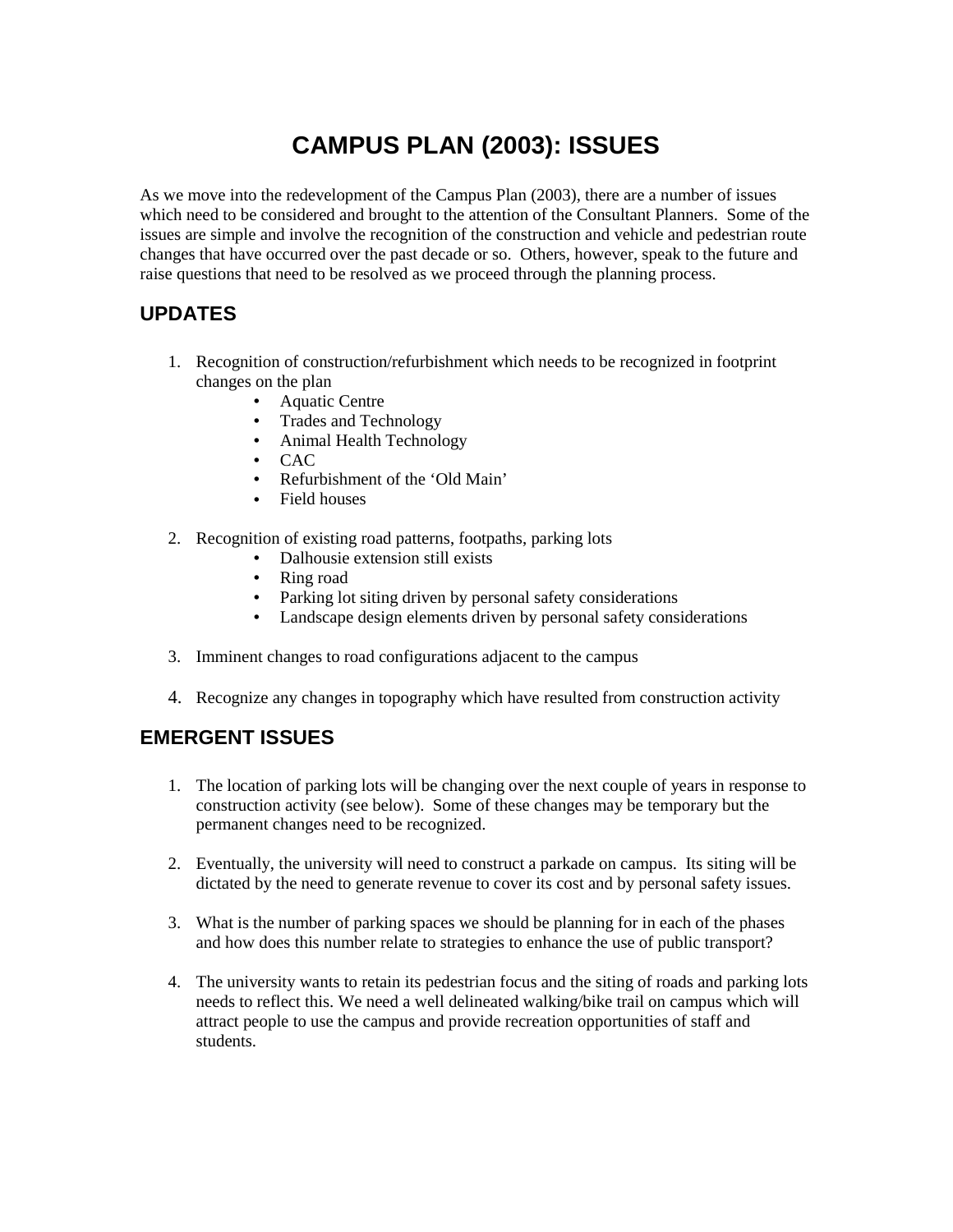- 5. The Hillside Drive extension around the northwest and north of the campus could well be built in the next few years. The potential for access onto the undeveloped bench needs to be explored.
- 6. The location of the ring road on the north side of campus and the construction of an overpass access across Summit needs to be explored.
- 7. The development of those portions of the university's property which lie to the north and north east, below the benchland on which most of the campus is built, needs to be addressed.
- 8. The potential for 3P relationships with adjacent landowners to construct a 'university village' and technology park facilities should be explored.
- 9. Functional integration of the campus into the surrounding community and reflecting the spirit of the McGill Corridor project.
- 10. Development of the parcel on the corner of University Drive and McGill Road do we want a 'signature' building and what would its function be?
- 11. Currently, the design guidelines stipulate a three story height limit for buildings. Since we want to retain as much open space as possible, we are considering relaxing this guideline. If the guideline is changed we will want clarity as to where 3 story building heights should be retained and where and under what conditions we might go to 5 or 6 stories.
- 12. Are we to have a uniform landscape plan for the entire campus or are we to have a zoned approach with each zone having its own special characteristics?
- 13. Guidelines for entrance features need to be delineated.
- 14. Will there be sculptural elements or water features set in the landscape and, if so, what are the appropriate design guidelines?
- 15. Traffic flow around the ring road and in the campus core needs to be considered.
- 16. Need to reflect the location of buildings/road configurations which will/may be constructed in the short to medium term, including:
	- International Building
	- Student residences
	- Library
	- Bus terminus
	- Sportsplex.
- 18. As new classroom buildings are constructed, existing buildings will be needed to house expanded activity. Some consideration needs to be given to what will be optimum uses. For example, when the new library is built, the existing building will be converted into a Health Sciences building.
- 19. Consideration needs to be given to student travel times between buildings. Does this imply infilling between current buildings? How do we balance centripetal and